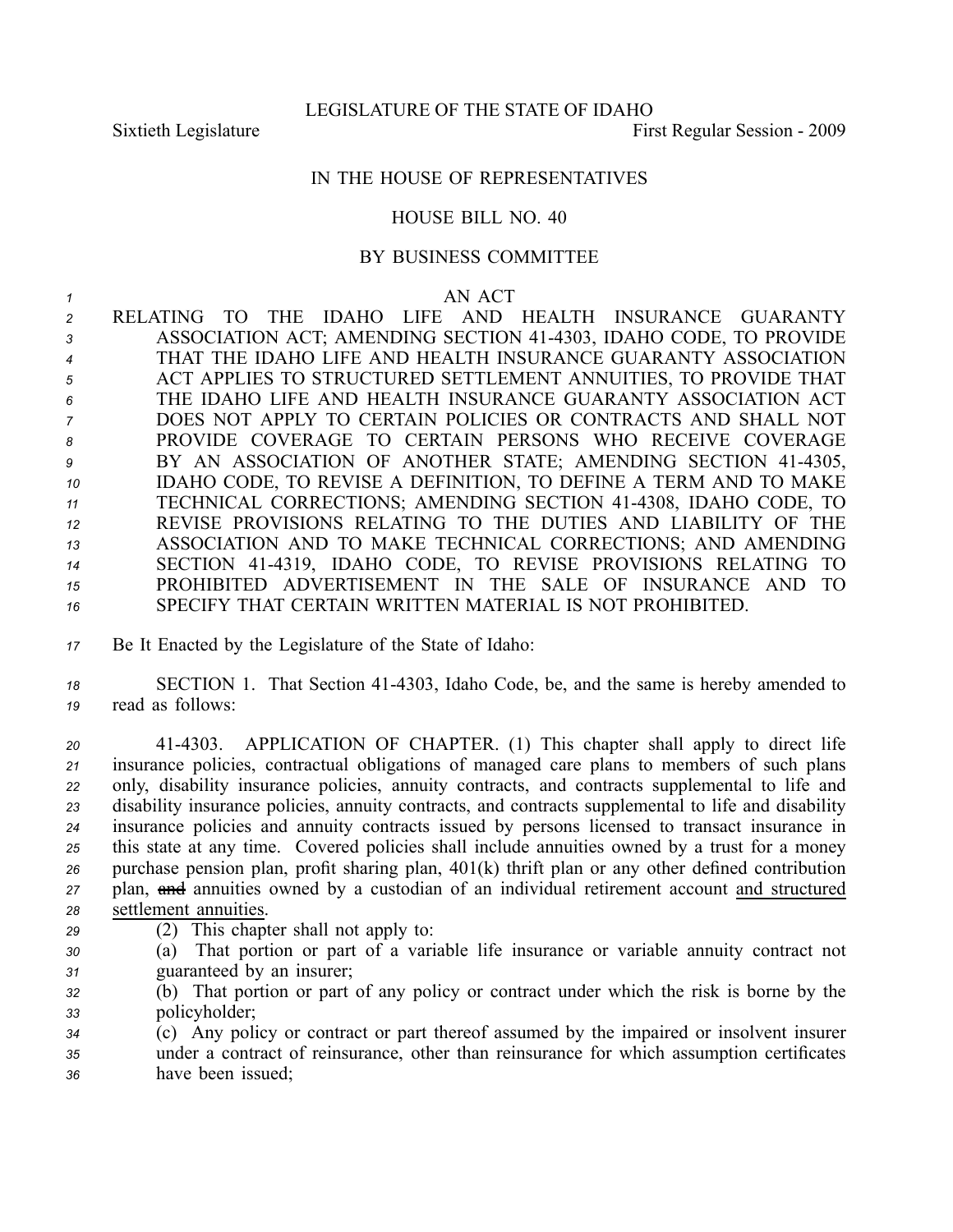| $\mathcal I$ | (d) Any such policy or contract issued by a reciprocal insurer, mutual benefit association,      |
|--------------|--------------------------------------------------------------------------------------------------|
| 2            | fraternal benefit society, hospital and medical service corporation, limited managed care        |
| 3            | plan, or self-funded health care plan;                                                           |
| 4            | (e) Any unallocated annuity contract, including an annuity owned by a defined benefit            |
| 5            | pension plan or trust;                                                                           |
| 6            | (f) A portion of a policy or contract to the extent that the rate of interest on which it is     |
| 7            | based, or the interest rate, crediting rate or similar factor determined by use of an index or   |
| 8            | other external reference stated in the policy or contract employed in calculating returns or     |
| 9            | exchanges in value:                                                                              |
| 10           | Averaged over the period of four (4) years prior to the date on which the<br>(i)                 |
| 11           | member insurer becomes an impaired or insolvent insurer under this chapter,                      |
| 12           | whichever is earlier, exceeds the rate of interest determined by subtracting two (2)             |
| 13           | percentage points from Moody's Corporate Bond Yield Average averaged for that                    |
| 14           | same four (4) year period or for such lesser period if the policy or contract was                |
| 15           | issued less than four (4) years before the member insurer becomes an impaired or                 |
| 16           | insolvent insurer under this chapter, whichever is earlier; and                                  |
| 17           | (ii) On and after the date on which the member insurer becomes an impaired                       |
| 18           | or insolvent insurer under this chapter, whichever is earlier, exceeds the rate                  |
| 19           | of interest determined by subtracting three (3) percentage points from Moody's                   |
| 20           | Corporate Bond Yield Average as most recently available ; and                                    |
| 21           | (iii) For purposes of this section, "Moody's Corporate Bond Yield Average" means                 |
| 22           | the monthly average corporates as published by Moody's Investors Service, Inc.,                  |
| 23           | or any successor thereto; or                                                                     |
| 24           | An obligation that does not arise under the express written terms of the policy or<br>(g)        |
| 25           | contract issued by the insurer to the contract owner or policyowner, including without           |
| 26           | limitation:                                                                                      |
| 27           | Claims based on marketing materials;<br>(1)                                                      |
| 28           | (ii) Claims based on side letters, riders or other documents that were issued by the             |
| 29           | insurer without meeting applicable policy form filing or approval requirements;                  |
| 30           | (iii) Misrepresentations of or regarding policy benefits;                                        |
| 31           | (iv) Extra-contractual claims; or                                                                |
| 32           | A claim for penalties or consequential or incidental damages; or<br>(v)                          |
| 33           | A policy or contract providing any hospital, medical, prescription drug or other<br><u>(h)</u>   |
| 34           | health care benefits pursuant to 42 U.S.C. chapter 7, subchapter XVIII, parts C and D,           |
| 35           | commonly known as medicare part C and D, or any regulations issued pursuant thereto.             |
| 36           | This chapter shall not provide coverage to a person who is a payee or beneficiary of<br>(3)      |
| 37           | a contract owner resident of this state if the payee or beneficiary receives any coverage by the |
| 38           | association of another state.                                                                    |
| 39           | In order to avoid duplicate coverage, a person who is eligible for coverage under<br>(4)         |
| 40           | the provisions of this chapter and is currently provided coverage under the laws of any other    |
| 41           | state shall not be provided coverage under this chapter. This chapter shall be construed in      |
| 42           | conjunction with other states' laws in order to ensure coverage by only one (1) association.     |
|              |                                                                                                  |
| 43           | SECTION 2. That Section 41-4305, Idaho Code, be, and the same is hereby amended to               |
| 44           | read as follows:                                                                                 |

45 41-4305. DEFINITIONS. As used in this **act** chapter: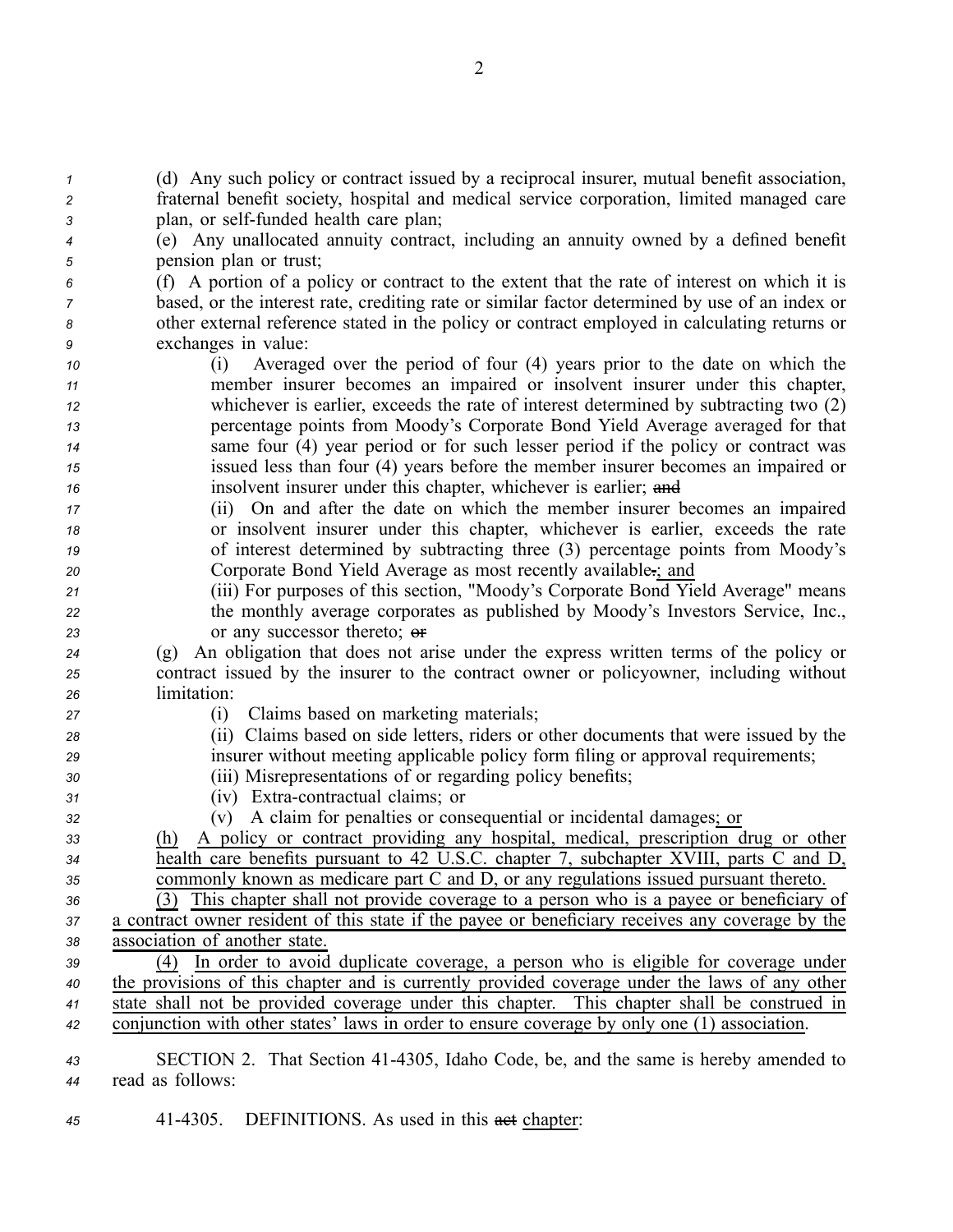(1) "Account" means either of the three (3) accounts created under section 414306, Idaho Code. (2) "Association" means the Idaho life and health insurance guaranty association created 4 under section 41-4306, Idaho Code. (3) "Director" means director of the department of insurance of this state. (4) "Contractual obligation" means any obligation under covered policies. (54) "Covered policy" means any policy or contract within the scope of this and chapter 8 under section 41-4303, Idaho Code. (5) "Director" means director of the department of insurance of this state.  $\overline{(6)}$  "Impaired insurer" means a member insurer deemed by the director after the effective date of this **aet** chapter to be potentially unable to fulfill its contractual obligations and not an insolvent insurer. 13 (7) "Insolvent insurer" means a member insurer which after the effective date of this  $\frac{1}{\sqrt{1-\frac{1}{n}}}$  chapter, becomes insolvent and is placed under <sup>a</sup> final order of liquidation, rehabilitation or conservation by <sup>a</sup> court of competent jurisdiction. (8) "Member insurer" means any person licensed to transact in this state any kind of insurance to which this **aet** chapter applies under section 41-4303, Idaho Code. (9) "Premiums" means direct gross insurance premiums and annuity considerations received on covered policies, less return premiums and considerations thereon and dividends paid or credited to policyholders on such direct business. "Premiums" do not include premiums and considerations on contracts between insurers and reinsurers. (10) "Person" means any individual, corporation, partnership, association or voluntary organization. (10) "Premiums" means direct gross insurance premiums and annuity considerations received on covered policies, less return premiums and considerations thereon and dividends paid or credited to policyholders on such direct business. "Premiums" do not include premiums and considerations on contracts between insurers and reinsurers. (11) "Resident" means any person who resides in this state at the time <sup>a</sup> member insurer is determined to be an impaired or insolvent insurer and to whom contractual obligations are *<sup>30</sup>* owed. (12) "Structured settlement annuity" means an annuity purchased in order to fund periodic payments to <sup>a</sup> plaintiff or other claimant for or with respec<sup>t</sup> to personal injury suffered by the plaintiff or other claimant. (13) "Unallocated annuity contract" means any annuity contract or group annuity certificate which is not issued to and owned by an individual, excep<sup>t</sup> to the extent of any annuity benefits guaranteed to an individual by an insurer under the contract or certificate. SECTION 3. That Section 414308, Idaho Code, be, and the same is hereby amended to read as follows: 414308. POWERS AND DUTIES OF THE ASSOCIATION. In addition to the powers 40 and duties enumerated in other sections of this **act** chapter: (1) If <sup>a</sup> domestic insurer is an impaired insurer, the association may, subject to any conditions imposed by the association, other than those which impair the contractual obligations of the impaired insurer, and approved by the impaired insurer and the director: (a) Guarantee or reinsure, or cause to be guaranteed, assumed, or reinsured, any or all of the covered policies of residents of the impaired insurers;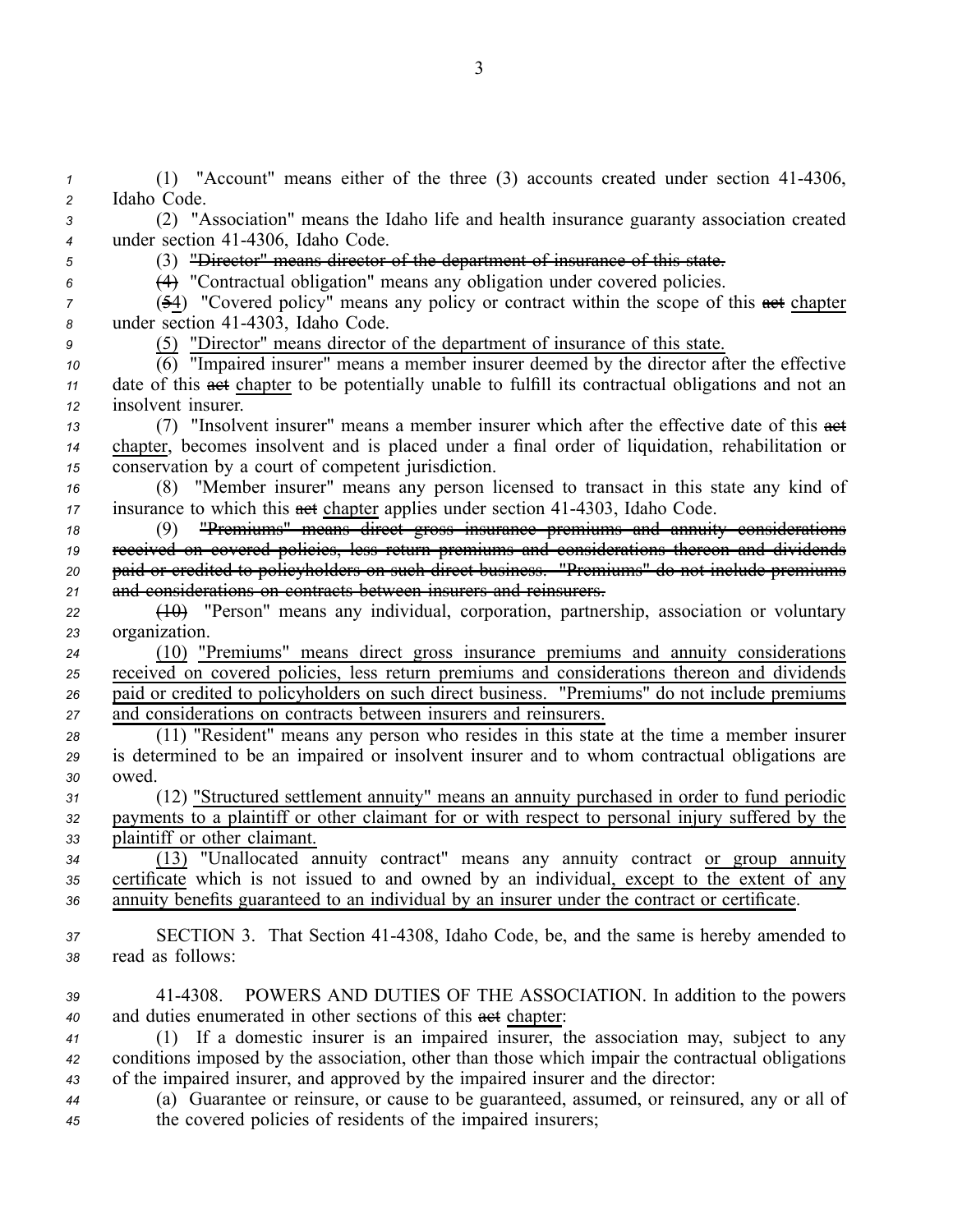| $\mathbf{1}$<br>2 | (b) Provide such moneys, pledges, notes, guarantees, or other means as are proper to<br>effectuate and assure payment of the contractual obligations to residents of the impaired |
|-------------------|-----------------------------------------------------------------------------------------------------------------------------------------------------------------------------------|
| 3                 | insurer pending action under paragraph (a) of this subsection;                                                                                                                    |
| 4                 | (c) Loan money to the impaired insurer.                                                                                                                                           |
| 5<br>6            | (d) This chapter shall provide coverage for the policies and contracts specified in<br>subsection (1) of this section, for persons who are not residents, but only under the      |
| 7                 | following conditions:                                                                                                                                                             |
| 8                 | The insurers which issued such policies or contracts are domiciled in this<br>(1)                                                                                                 |
| 9                 | state;                                                                                                                                                                            |
| 10                | (ii) The director has determined that by statute, similar protection is not available                                                                                             |
| 11                | for such nonresidents as that provided in this chapter for residents of this state; and                                                                                           |
| 12                | (iii) The policy or contract establishing or creating the obligation is not a managed                                                                                             |
| 13                | care plan.                                                                                                                                                                        |
| 14                | (2) If a domestic insurer is an insolvent insurer, the association shall, subject to the                                                                                          |
| 15                | approval of the director:                                                                                                                                                         |
| 16                | (a) Guarantee, assume, or reinsure, or cause to be guaranteed, assumed, or reinsured the                                                                                          |
| 17                | covered policies of residents of the insolvent insurer;                                                                                                                           |
| 18                | (b) Assume payment of the contractual obligations to residents of the insolvent insurer;                                                                                          |
| 19                | and,                                                                                                                                                                              |
| 20                | (c) Provide such moneys, pledges, notes, guarantees, or other means as are reasonably                                                                                             |
| 21                | necessary to discharge such duties.                                                                                                                                               |
| 22                | This chapter shall provide coverage for the policies and contracts specified in<br>(d)                                                                                            |
| 23                | subsection (2) of this section, for persons who are not residents, but only under the                                                                                             |
| 24                | following conditions:                                                                                                                                                             |
| 25                | The insurers which issued such policies or contracts are domiciled in this<br>(i)                                                                                                 |
| 26                | state;                                                                                                                                                                            |
| 27                | (ii) The director has determined that by statute, similar protection is not available                                                                                             |
| 28                | for such nonresidents as that provided by this chapter for residents of this state;                                                                                               |
| 29                | and                                                                                                                                                                               |
| 30                | (iii) The policy or contract establishing or creating the obligation is not a managed                                                                                             |
| 31                | care plan.                                                                                                                                                                        |
| 32                | (3) If a foreign or alien insurer is an insolvent insurer, the association shall, subject to the                                                                                  |
| 33                | approval of the director:                                                                                                                                                         |
| 34                | (a) Guarantee, assume, or reinsure, or cause to be guaranteed, assumed, or reinsured the                                                                                          |
| 35                | covered policies of residents;                                                                                                                                                    |
| 36                | (b) Assure payment of the contractual obligations of the insolvent insurer to residents;                                                                                          |
| 37                | and                                                                                                                                                                               |
| 38                | (c) Provide such moneys, pledges, notes, guarantees, or other means as are reasonably                                                                                             |
| 39                | necessary to discharge such duties.                                                                                                                                               |
| 40                | Provided, however, that this subsection shall not apply where the director has determined that                                                                                    |
| 41                | the foreign or alien insurer's domiciliary jurisdiction or state of entry provides, by statute,                                                                                   |
| 42                | protection substantially similar to that provided by this aet chapter for residents of this state.                                                                                |
| 43                | $(4)$ (a) In carrying out its duties under subsections $(2)$ and $(3)$ of this section, permanent                                                                                 |
| 44                | policy liens, or contract liens may be imposed in connection with any guarantee,                                                                                                  |
| 45                | assumption or reinsurance agreement, if the court:                                                                                                                                |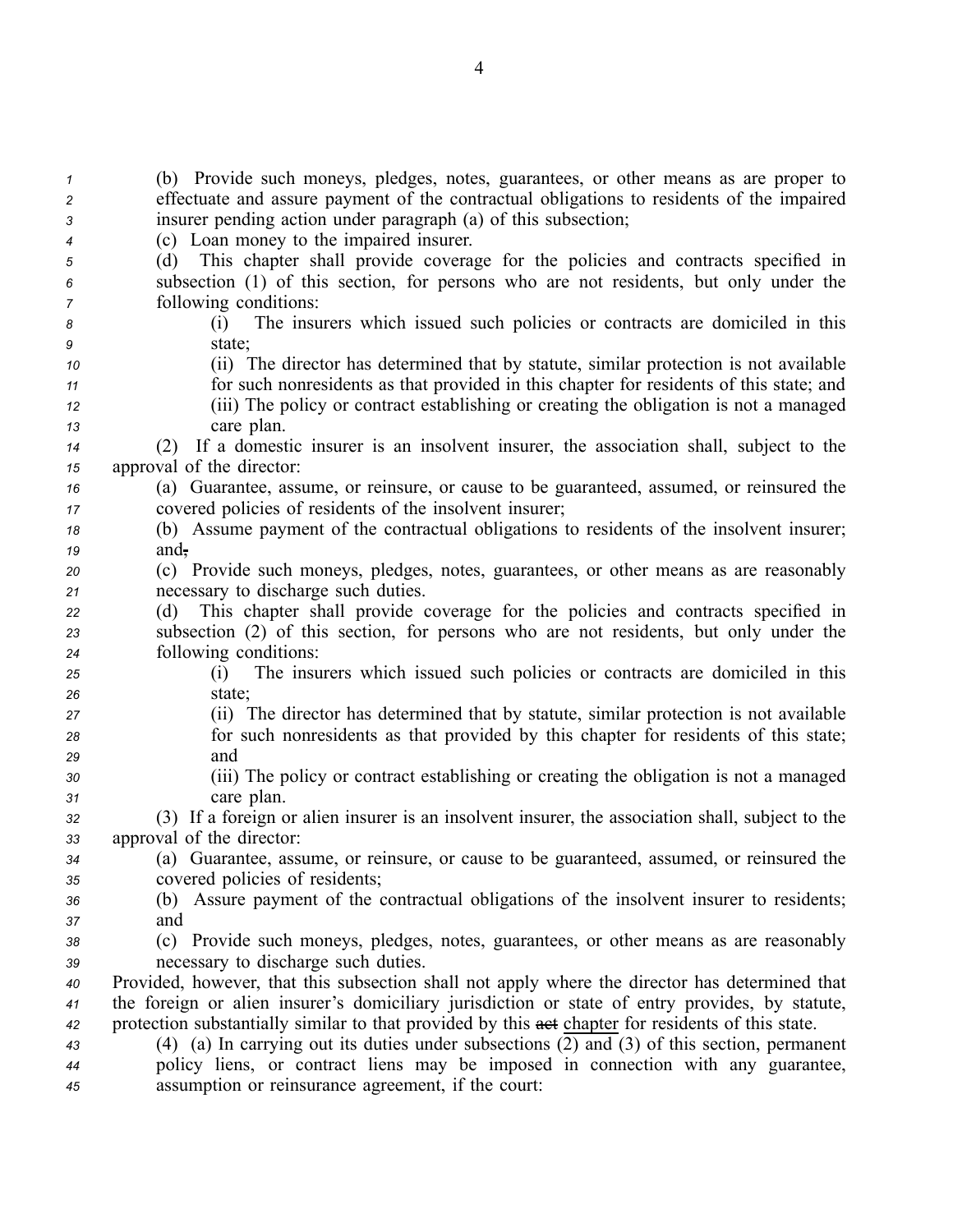(i) Finds that the amounts which can be assessed under this **act** chapter are less than the amounts needed to assure full and promp<sup>t</sup> performance of the insolvent insurer's contractual obligations, or that the economic or financial conditions as they affect member insurers are sufficiently adverse to render the imposition of policy or contract liens, to be in the public interest; and

*<sup>6</sup>* (ii) Approves the specific policy liens or contract liens to be used.

 (b) Before being obligated under subsections (2) and (3) of this section, the association may reques<sup>t</sup> that there be imposed temporary moratoriums or liens on payments of cash values and policy loans in addition to any contractual provisions for deferral of cash or policy loan values and such temporary moratoriums and liens may be imposed if they are approved by the court.

*<sup>12</sup>* (5) If the association fails to act within <sup>a</sup> reasonable period of time as provided in *<sup>13</sup>* subsections (2) and (3) of this section, the director shall have the powers and duties of the *<sup>14</sup>* association under this act chapter with respec<sup>t</sup> to insolvent insurers.

*<sup>15</sup>* (6) The association may render assistance and advice to the director upon his request, *<sup>16</sup>* concerning rehabilitation, paymen<sup>t</sup> of claims, continuance of coverage, or the performance of *<sup>17</sup>* other contractual obligations of any impaired or insolvent insurer.

 (7) The association shall have standing to appear before any court in this state with jurisdiction over an impaired or insolvent insurer concerning which the association is or may become obligated under this **aet** chapter. Such standing shall extend to all matters germane to the powers and duties of the association, including, but not limited to, proposals for reinsuring or guaranteeing the covered policies of the impaired or insolvent insurer and the determination of the covered policies and contractual obligations.

24 (8) (a) Any person receiving benefits under this **act** chapter shall be deemed to have assigned the rights under the covered policy to the association to the extent of the benefits received because of this act chapter whether the benefits are payments of contractual obligations or continuation of coverage. The association may require an assignment to it of such rights by any payee, policy or contract owner, beneficiary, insured or annuitant as 29 a condition precedent to the receipt of any rights or benefits conferred by this **act** chapter upon such person. The association shall be subrogated to these rights against the assets of any insolvent insurer.

*<sup>32</sup>* (b) The subrogation rights of the association under this subsection shall have the same *<sup>33</sup>* priority against the assets of the insolvent insurer as that possessed by the person entitled *34* to receive benefits under this **a**ct chapter.

*<sup>35</sup>* (9) The contractual obligations of the insolvent insurer for which the association becomes *<sup>36</sup>* or may become liable shall be the lesser of:

*<sup>37</sup>* (a) The contractual obligations for which the insolvent insurer would have been liable in *<sup>38</sup>* the absence of an insolvency; or

- *<sup>39</sup>* (b) Unless such obligations are reduced as permitted by subsection (4) of this section, the *<sup>40</sup>* aggregate liability of the association shall not exceed the following per policy:
- *<sup>41</sup>* (i) One hundred thousand dollars (\$100,000) in net cash surrender in net cash *<sup>42</sup>* withdrawal values for life insurance, or three hundred thousand dollars (\$300,000) *<sup>43</sup>* in life insurance death benefits;
- *<sup>44</sup>* (ii) Three hundred thousand dollars (\$300,000) in disability insurance claims *<sup>45</sup>* or benefit payments, or one hundred thousand dollars (\$100,000) in net cash *<sup>46</sup>* surrender and net cash withdrawal values for disability benefits;